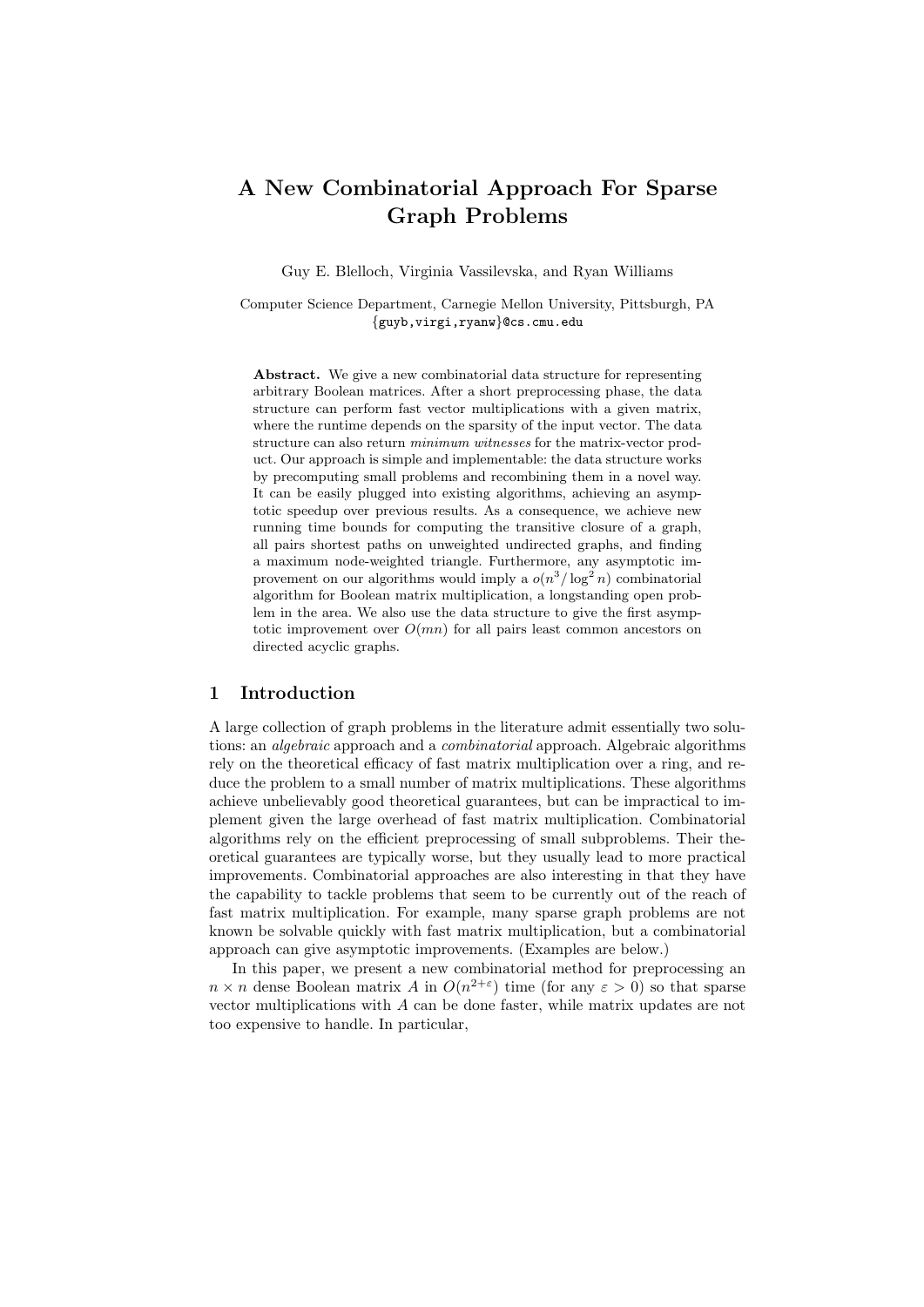- for a vector v with t nonzeros,  $A \cdot v$  can be computed in  $O(\frac{n}{\log n}(t/\kappa + n/\ell))$ time, where  $\ell$  and  $\kappa$  are parameters satisfying  $\binom{\ell}{\kappa} \leq n^{\varepsilon}$ , and
- row and/or column updates to the matrix can be performed in  $O(n^{1+\epsilon})$  time.

The matrix-vector multiplication can actually return a vector  $w$  of  $minimum$ witnesses; that is,  $w[i] = k$  iff k is the minimum index satisfying  $A[i, k] \cdot v[k] \neq 0$ . The data structure is simple, does not use devious "word tricks" or hide any large constants, and can be implemented on a pointer machine.<sup>1</sup> We apply our data structure to four fundamental graph problems: transitive closure, all pairs shortest paths, minimum weight triangle, and all pairs least common ancestors. All four are known to be solvable in  $n^{3-\delta}$  time for some  $\delta > 0$ , but the algorithms are algebraic and do not exploit the potential sparsity of graphs. With the right settings of the parameters  $\ell$  and  $\kappa$ , our data structure can be applied to all the above four problems, giving the best runtime bounds for sparse problems to date.

Transitive Closure: We have a directed graph on n nodes and m edges, and wish to find all pairs of nodes  $(u, v)$  whether there is a path from u to v in the graph. Transitive closure has myriad applications and a long history of ideas. The best known theoretical algorithms use  $O(M(n))$  time [10, 13] where  $M(n)$ is the complexity of  $n \times n$  Boolean matrix product, and  $O(mn/\log n + n^2)$ time [5,3]. Algebraic matrix multiplication implies an  $O(n^{\omega})$  algorithm, where  $\omega$  < 2.376 [6], and combinatorial matrix multiplication gives an  $O(n^3/\log^2 n)$ runtime  $[2, 14, 18]$ . Our data structure can be used to implement transitive closure in  $O(mn(\log(\frac{n^2}{m})/\log^2 n)+n^2)$  time. This constitutes the first combinatorial improvement on the bounds of  $O(n^3/\log^2 n)$  and  $O(mn/\log n + n^2)$  that follow from Four Russians preprocessing, and it establishes the best known running time for general sparse graphs.

All Pairs Shortest Paths (APSP): We want to construct a representation of a given graph, so that for any pair of nodes, a shortest path between the pair can be efficiently obtained from the representation. The work on APSP is deep and vast; here we focus on the simplest case where the graph is undirected and unweighted. For this case, Galil and Margalit [11] and Seidel [15] gave  $O(n^{\omega})$ time algorithms. These algorithms do not improve on the simple  $O(mn + n^2)$ algorithm (using BFS) when  $m = o(n^{\omega-1})$ . The first improvement over  $O(mn)$ was given by Feder and Motwani [9] who gave an  $O(mn\log(\frac{n^2}{m})/\log n)$  time algorithm. Recently, Chan presented new algorithms that take  $\hat{O}(mn/\log n)$ time.<sup>2</sup> We show that APSP on undirected unweighted graphs can be computed in  $O(mn \log(\frac{n^2}{m})/\log^2 n)$  time. Our algorithm modifies Chan's  $O(mn/\log n +$  $n^2 \log n$ ) time solution, implementing its most time-consuming procedure efficiently using our data structure.

<sup>&</sup>lt;sup>1</sup> When implemented on the w-word RAM, the multiplication operation runs in  $O(\frac{n}{w}(t/k+n/\ell))$ . In fact, all of the combinatorial algorithms mentioned in this paper can be implemented on a w-word RAM in  $O(T(n)(\log n)/w)$  time, where  $T(n)$  is the runtime stated.

<sup>&</sup>lt;sup>2</sup> The  $\hat{O}$  notation suppresses poly(log log n) factors.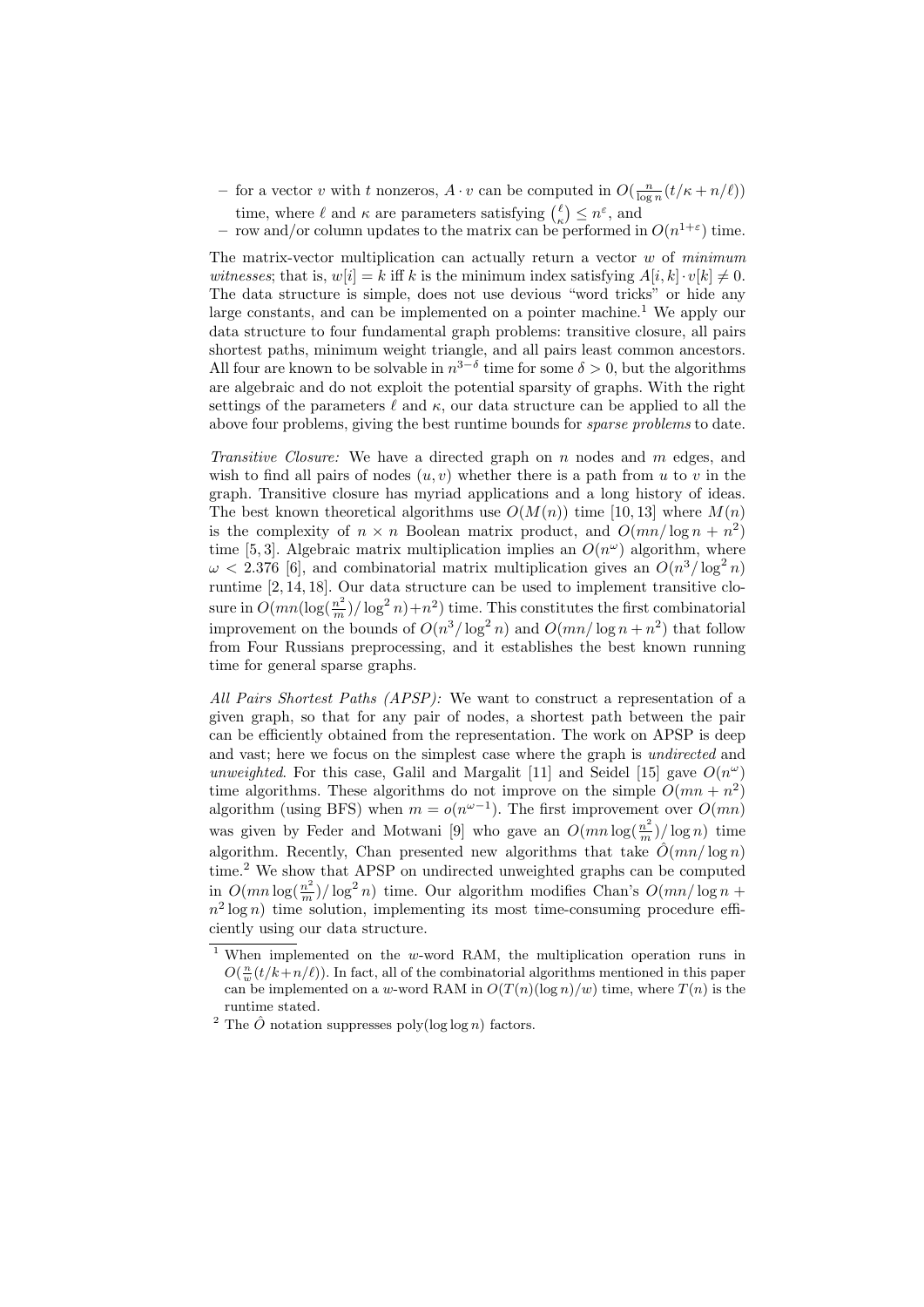All Pairs Weighted Triangles: Here we have a directed graph with an arbitrary weight function  $w$  on the nodes. We wish to compute, for all pairs of nodes  $v_1$  and  $v_2$ , a node  $v_3$  that such that  $(v_1, v_3, v_2, v_1)$  is a cycle and  $\sum_i w(v_i)$  is minimized or maximized. The problem has applications in data mining and pattern matching. Recent research has uncovered interesting algebraic algorithms for this problem [17], the current best being  $O(n^{2.575})$ , but again it is somewhat impractical, relying on fast rectangular matrix multiplication. (We note that the problem of finding a *single* minimum or maximum weight triangle has been shown to be solvable in  $n^{\omega+o(1)}$  time [8].) The proof of the result in [17] also implies an  $O(mn/\log n)$  algorithm. Our data structure lets us solve the problem in  $O(mn\log(\frac{n^2}{m})/\log^2 n)$  time.

Least Common Ancestors on DAGs: Given a directed acyclic graph G on n nodes and  $m$  edges, fix a topological order on the nodes. For all pairs of nodes s and t we want to compute the highest node in topological order that still has a path to both s and t. Such a node is called a least common ancestor  $(LCA)$ of s and t. The all pairs LCA problem is to determine an LCA for every pair of vertices in a DAG. In terms of  $n$ , the best algebraic algorithm for finding all pairs LCAs uses the minimum witness product and runs in  $O(n^{2.575})$  [12, 7]. Czumaj, Kowaluk, and Lingas [12, 7] gave an algorithm for finding all pairs LCAs in a sparse DAG in  $O(mn)$  time. We improve this runtime to  $O(mn \log(\frac{n^2}{m})/\log n)$ .

#### 1.1 On the optimality of our algorithms

We have claimed that all the above problems (with the exception of the last one) can be solved in  $O(mn \log(n^2/m)/\log^2 n)$  time. How does this new runtime expression compare to previous work? It is easier to see the impact when we let  $m = n^2/s$  for a parameter s. Then

$$
\frac{mn\log(n^2/m)}{\log^2 n} = \frac{n^3}{\log^2 n} \cdot \frac{\log s}{s} \tag{1}
$$

Therefore, our algorithms yield asymptotic improvements on "medium density" graphs, where the number of edges is in the range  $n^{2-o(1)} \le m \le o(n^2)$ .

At first glance, such an improvement may appear small. We stress that our algorithms have essentially reached the best that one can do for these problems, without resorting to fast matrix multiplication or achieving a major breakthrough in combinatorial matrix algorithms. As all of the above problems can be used to simulate Boolean matrix multiplication, (1) implies that an  $O\left(mn\frac{\log(n^2/m)}{f(n)\log^2 n}\right)$  $\frac{\log(n^2/m)}{f(n)\log^2 n}$  algorithm for any of the above problems and any unbounded function  $f(n)$  would entail an asymptotic improvement on combinatorial Boolean matrix multiplication, a longstanding open problem. Note that an  $O\left(\frac{mn}{f(n)\log n}\right)$ combinatorial algorithm does not imply such a breakthrough: let  $m = n^2/s$ and  $f(n) = o(\log n)$  and observe  $mn/(f(n) \log n) = n^3/(sf(n) \log n)$ ; such an algorithm is still slow on sufficiently dense matrices.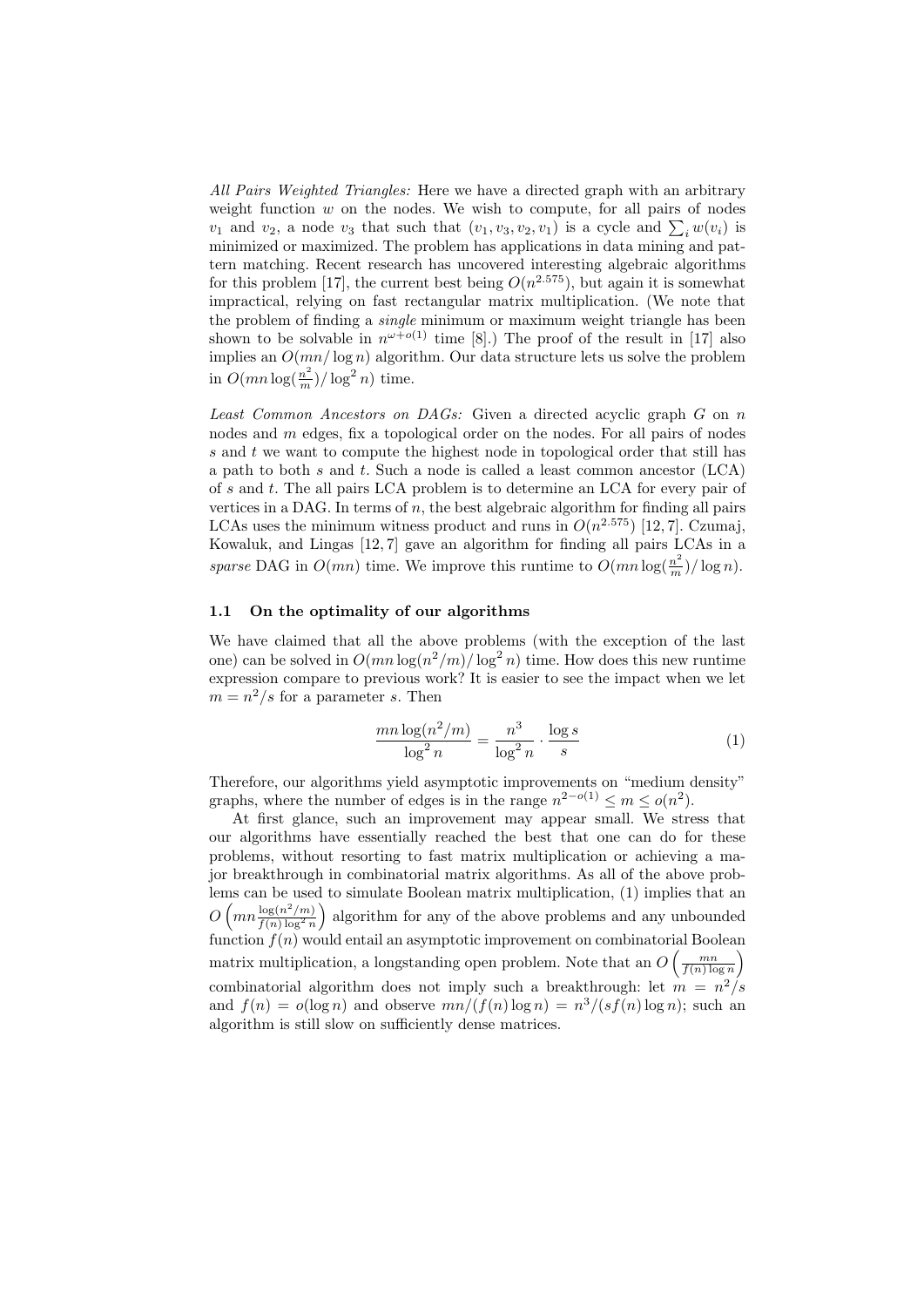#### 1.2 Related Work

Closely related to our work is Feder and Motwani's ingenious method for compressing sparse graphs, introduced in STOC'91. In the language of Boolean matrices, their method runs in  $\tilde{O}(mn^{1-\varepsilon})$  time and decomposes an  $n \times n$  matrix A with m nonzeros into an expression of the form  $A = (A_1 * A_2) \vee A_3$ , where \* and ∨ are matrix product and pointwise-OR,  $A_1$  is  $n \times mn^{\varepsilon}$ ,  $A_2$  is  $mn^{\varepsilon} \times n$ ,  $A_1$  and  $A_2$  have  $O(\frac{m \log(n^2/m)}{\log n})$  $\frac{\log(n^2/m)}{\log n}$ ) nonzeros, and  $A_3$  has  $O(n^{1+\varepsilon})$  nonzeros. Such a decomposition has many applications to speeding up algorithms.

While a  $(\log n)/\log(n^2/m)$  factor of savings crops up in both approaches, our approach is markedly different from graph compression; in fact it seems orthogonal. From the above viewpoint, Feder-Motwani's graph compression technique can be seen as a method for preprocessing a sparse Boolean matrix so that multiplications of it with arbitrary vectors can be done in  $O\left(\frac{m \log(n^2/m)}{\log n}\right)$  $\frac{\log(n^2/m)}{\log n}$  time. In contrast, our method preprocesses an *arbitrary matrix* so that its products with sparse vectors are faster, and updates to the matrix are not prohibitive. This sort of preprocessing leads to a Feder-Motwani style improvement for a new set of problems. It is especially applicable to problems in which an initially sparse graph is augmented and becomes dense over time, such as transitive closure.

Our data structure is related to one given previously by the third author [18], who showed how to preprocess a matrix over a constant-sized semiring in  $O(n^{2+\epsilon})$ time so that subsequent vector multiplications can be performed in  $O(n^2/\log^2 n)$ time. Ours is a significant improvement over this data structure in two ways: the runtime of multiplication now varies with the sparsity of the vector (and is never worse than  $O(n^2/\log^2 n)$ , and our data structure also returns minimum witnesses for the multiplication. Both of these are non-trivial augmentations that lead to new applications.

## 2 Preliminaries and Notation

Define  $H(x) = x \log_2(1/x) + (1-x) \log_2(1/(1-x))$ . H is often called the binary entropy function. All logarithms are assumed to be base two. Throughout this paper, when we consider a graph  $G = (V, E)$  we let  $m = |E|$  and  $n = |V|$ . G can be directed or undirected; when unspecified we assume it is directed. We define  $\delta_G(s, v)$  to be the distance in G from s to v. We assume G is always weakly connected, so that  $m \geq n-1$ . We use the terms vertex and node interchangeably. For an integer  $\ell$ , let  $[\ell]$  refer to  $\{1, \ldots, \ell\}.$ 

We denote the typical Boolean product of two matrices  $A$  and  $B$  by  $A \cdot B$ . For two Boolean vectors u and v, let  $u \wedge v$  and  $u \vee v$  denote the componentwise AND and OR of u and v respectively; let  $\neg v$  be the componentwise NOT on v.

A minimum witness vector for the product of a Boolean matrix A with a Boolean vector v is a vector w such that  $w[i] = 0$  if  $\vee_i (A[i][j] \cdot v[j]) = 0$ , and if  $\vee_i (A[i][j] \cdot v[j]) = 1, w[i]$  is the minimum index j such that  $A[i][j] \cdot v[j] = 1$ .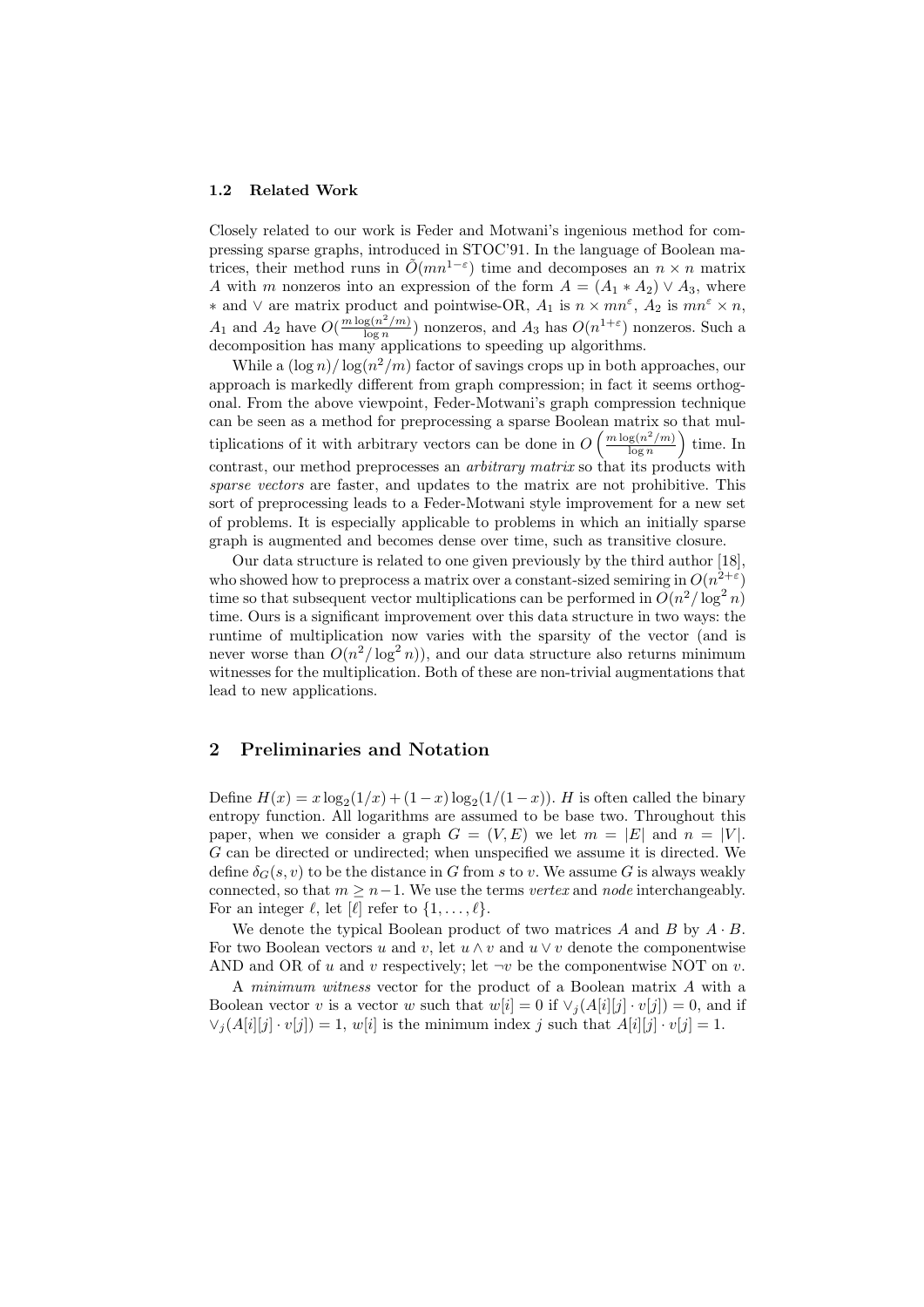#### 3 Combinatorial Matrix Products With Sparse Vectors

We begin with a data structure which after preprocessing stores a matrix while allowing efficient matrix-vector product queries and column updates to the matrix. On a matrix-vector product query, the data structure not only returns the resulting product matrix, but also a minimum witness vector for the product.

**Theorem 1.** Let B be a  $d \times n$  Boolean matrix. Let  $\kappa \geq 1$  and  $\ell > \kappa$  be integer parameters. Then one can create a data structure with  $O(\frac{dn\kappa}{\ell}\cdot \sum_{b=1}^{\kappa} { \ell \choose b})$ preprocessing time so that the following operations are supported:

- given any  $n \times 1$  binary vector r, output  $B \cdot r$  and a  $d \times 1$  vector w of minimum witnesses for B·r in  $O(d \log n + \frac{d}{\log n} \left(\frac{n}{\ell} + \frac{m_r}{\kappa}\right))$  time, where  $m_r$  is the number of nonzeros in r;
- replace any column of B by a new column in  $O(d\kappa \sum_{b=1}^{\kappa} {\ell \choose b})$  time.

The result can be made to work on a pointer machine as in [18]. Observe that the naïve algorithm for  $B \cdot r$  that simulates  $\Theta(\log n)$  word operations on a pointer machine would take  $O(\frac{dm_r}{\log n})$  time, so the above runtime gives a factor of  $\kappa$  savings provided that  $\ell$  is sufficiently large. The result can also be generalized to handle products over any fixed size semiring, similar to [18].

**Proof of Theorem 1.** Let  $0 < \varepsilon < 1$  be a sufficiently small constant in the following. Set  $d' = \lceil \frac{d}{\lceil \varepsilon \log n \rceil} \rceil$  and  $n' = \lceil n/\ell \rceil$ . To preprocess B, we divide it into block submatrices of at most  $\lceil \varepsilon \log n \rceil$  rows and  $\ell$  columns each, writing  $B_{ji}$  to denote the  $j, i$  submatrix, so

$$
B = \begin{bmatrix} B_{11} & \dots & B_{1n'} \\ \vdots & \ddots & \vdots \\ B_{d'1} & \dots & B_{d'n'} \end{bmatrix}.
$$

Note that entries from the  $k$ <sup>th</sup> column of  $B$  are contained in the submatrices  $B_{j[k/\ell]}$  for  $j = 1, ..., d'$ , and the entries from kth row are in  $B_{\lceil k/\ell \rceil i}$  for  $i =$  $1, \ldots, n'$ . For simplicity, from now on we omit the ceilings around  $\varepsilon \log n$ .

For every  $j = 1, \ldots, d', i = 1, \ldots, n'$  and every  $\ell$  length vector v with at most  $\kappa$  nonzeros, precompute the product  $B_{ji} \cdot v$ , and a minimum witness vector w which is defined as: for all  $k = 1, \ldots \varepsilon \log n$ ,

$$
w[k] = \begin{cases} 0 & \text{if } (B_{ji} \cdot v)[k] = 0\\ (i-1)\ell + w' & \text{if } B_{ji}[k][w'] \cdot v[w'] = 1 \text{ and } \forall w'' < w', B_{ji}[k][w''] \cdot v[w''] = 0.\end{cases}
$$

Store the results in a look-up table. Intuitively,  $w$  stores the minimum witnesses for  $B_{ji} \cdot v$  with their indices in [n], that is, as if  $B_{ji}$  is construed as an  $n \times n$  matrix which is zero everywhere except in the  $(j, i)$  subblock which is equal to  $B_{ji}$ , and  $v$  is construed as a length  $n$  vector which is nonzero only in its *i*th block which equals v. This product and witness computation on  $B_{ji}$  and v takes  $O(\kappa \varepsilon \log n)$ time. There are at most  $\sum_{b=1}^{\kappa} {\ell \choose b}$  such vectors v, and hence this precomputation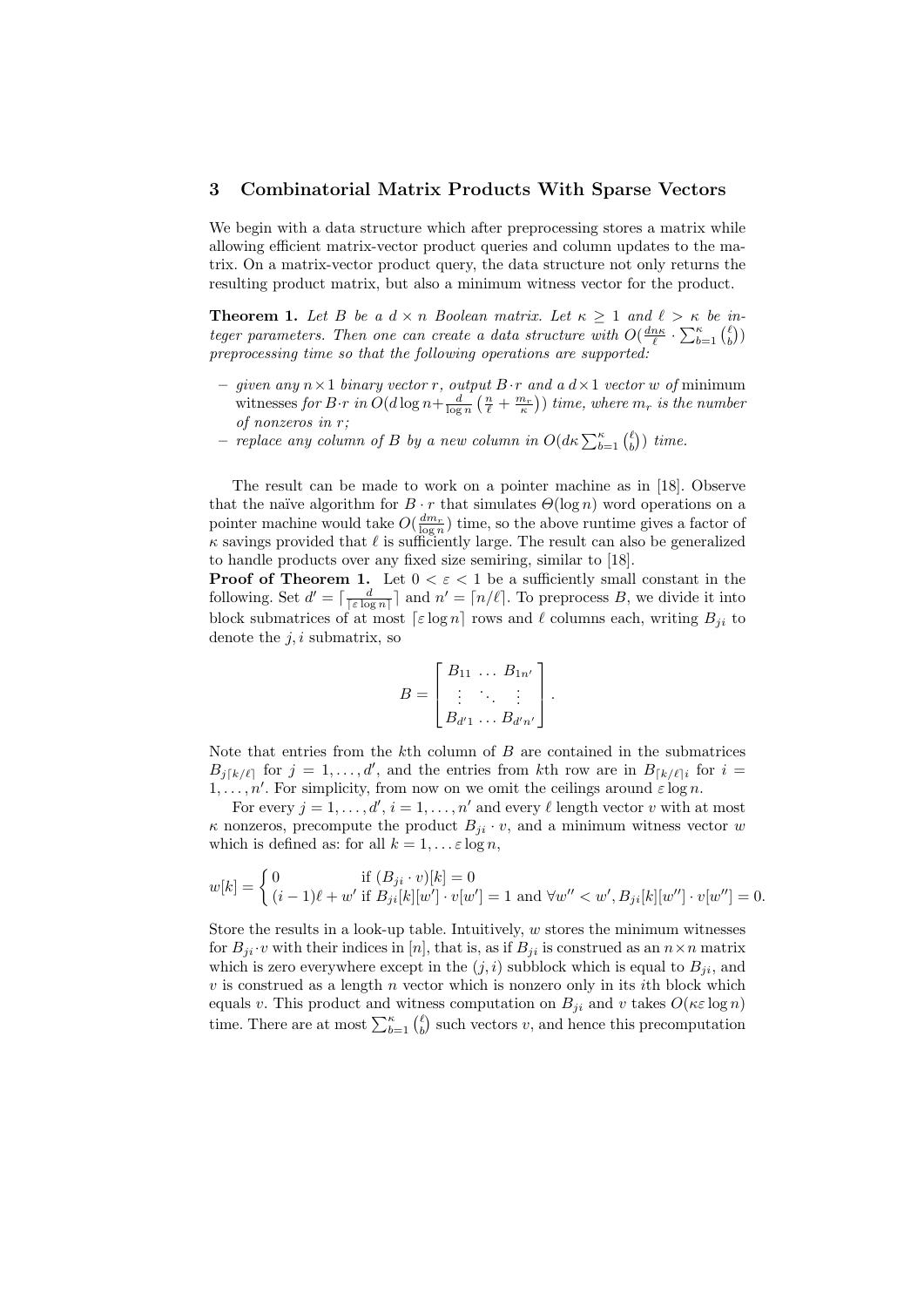takes  $O(\kappa \log n \sum_{b=1}^{\kappa} {\ell \choose b})$  time for fixed  $B_{ji}$ . Over all j, i the preprocessing takes  $O(\frac{dn}{\ell \log n} \cdot \kappa \log n \sum_{b=1}^{\kappa} {\ell \choose b}) = O(\frac{dn\kappa}{\ell} \sum_{b=1}^{\kappa} {\ell \choose b})$  time.

Suppose we want to modify column  $k$  of  $B$  in this representation. This requires recomputing  $B_{i[k/\ell]} \cdot v$  and the witness vector for this product, for all  $j = 1, \ldots, n'$  and for all length  $\ell$  vectors v with at most  $\kappa$  nonzeros. Thus a column update takes only  $O(d\kappa \sum_{b=1}^{\kappa} {l \choose b})$  time.

Now we describe how to compute  $B \cdot r$  and its minimum witnesses. Let  $m_r$ be the number of nonzeros in r. We write  $r = [r_1 \cdots r_{n'}]^T$  where each  $r_i$  is a vector of length  $\ell$ . Let  $m_{ri}$  be the number of nonzeros in  $r_i$ .

For each  $i = 1, ..., n'$ , we decompose  $r_i$  into a union of at most  $\lceil m_{ri}/\kappa \rceil$ disjoint vectors  $r_{ip}$  of length  $\ell$  and at most  $\kappa$  nonzeros, so that  $r_{i1}$  contains the first  $\kappa$  nonzeros of  $r_i$ ,  $r_{i2}$  the next  $\kappa$ , and so on, and  $r_i = \vee_p r_{ip}$ . Then, for each  $p = 1, \ldots, \lceil m_{ri}/\kappa \rceil$ ,  $r_{ip}$  has nonzeros with larger indices than all  $r_{ip'}$  with  $p' < p$ , *i.e.* if  $r_{ip}[q] = 1$  for some q, then for all  $p' < p$  and  $q' \ge q$ ,  $r_{ip'}[q'] = 0$ .

For  $j = 1, \ldots, d'$ , let  $B^j = [B_{j1} \ldots B_{jn'}]$ . We shall compute  $v_j = B^j \cdot r$ separately for each j and then combine the results as  $v = [v_1, \ldots, v_{d'}]^T$ . Fix  $j \in [d']$ . Initially, set  $v_j$  and  $w_j$  to be the all-zeros vector of length  $\varepsilon \log n$ . The vector  $w_j$  shall contain minimum witnesses for  $B^j \cdot r$ .

For each  $i = 1, \ldots, n'$  in increasing order, consider  $r_i$ . In increasing order for each  $p = 1, \ldots, \lceil m_{ri}/\kappa \rceil$ , process  $r_{ip}$  as follows. Look up  $v = B_{ji} \cdot r_{ip}$  and its witness vector w. Compute  $y = v \wedge \neg v_i$  and then set  $v_i = v \vee v_i$ . This takes  $O(1)$  time. Vector y has nonzeros in exactly those coordinates h for which the minimum witness of  $(B<sup>j</sup> \cdot r)[h]$  is a minimum witness of  $(B_{ji} \cdot r_{ip})[h]$ ; since over all i' and p' the nonzeros of  $r_{i'p'}$  partition the nonzeros of r, this minimum witness is not a minimum witness of any  $(B_{ji'} \cdot r_{i'p'})[h]$  with  $i' \neq i$  or  $p' \neq p$ . In this situation we say that the minimum witness is in  $r_{ip}$ . In particular, if  $y \neq 0$ ,  $r_{ip}$  contains some minimum witnesses for  $B^j \cdot r$  and the witness vector  $w_j$  for  $B^j \cdot r$  needs to be updated. Then, for each  $q = 1, \ldots, \varepsilon \log n$ , if  $y[q] = 1$ , set  $w_j[q] = w[q]$ . This ensures that after all *i*, *p* iterations,  $v = \bigvee_{i,p} (B_{ji} \cdot r_{ip}) = B^j \cdot r$  and  $w_j$  is the product's minimum witness vector. Finally, we output  $B \cdot r = [v_1 \cdots v_{d'}]^T$ and  $w = [w_1 \dots w_{d'}]$ . Updating  $w_j$  can happen at most  $\varepsilon \log n$  times, because each  $w_i[q]$  is set at most once for  $q = 1, \ldots, \varepsilon \log n$ . Each individual update takes  $O(\log n)$  time. Hence, for each j, the updates to  $w_j$  take  $O(\log^2 n)$  time, and over all j, the minimum witness computation takes  $O(d \log n)$ . Computing  $v_j = B^j \cdot r$  for a fixed j takes  $O(\sum_{i=1}^{n'} [m_{ri}/\kappa]) \leq O(\sum_{i=1}^{n'} (1 + m_{ri}/\kappa))$  time. Over all  $j = 1, \ldots, d/(\varepsilon \log n)$ , the computation of  $B \cdot r$  takes asymptotically

$$
\frac{d}{\log n} \sum_{i=1}^{n/\ell} \left(1 + \frac{m_{ri}}{\kappa}\right) \le \frac{d}{\log n} \left(\frac{n}{\ell} + \frac{m_r}{\kappa}\right).
$$

In total, the running time is  $O(d \log n + \frac{d}{\log n}(\frac{n}{\ell} + \frac{m_r}{\kappa}))$ .

Let us demonstrate what the data structure performance looks like with a particular setting of the parameters  $\ell$  and k. From Jensen's inequality we have:

Fact 1  $H(a/b) \leq 2a/b \log(b/a)$ , for  $b \geq 2a$ .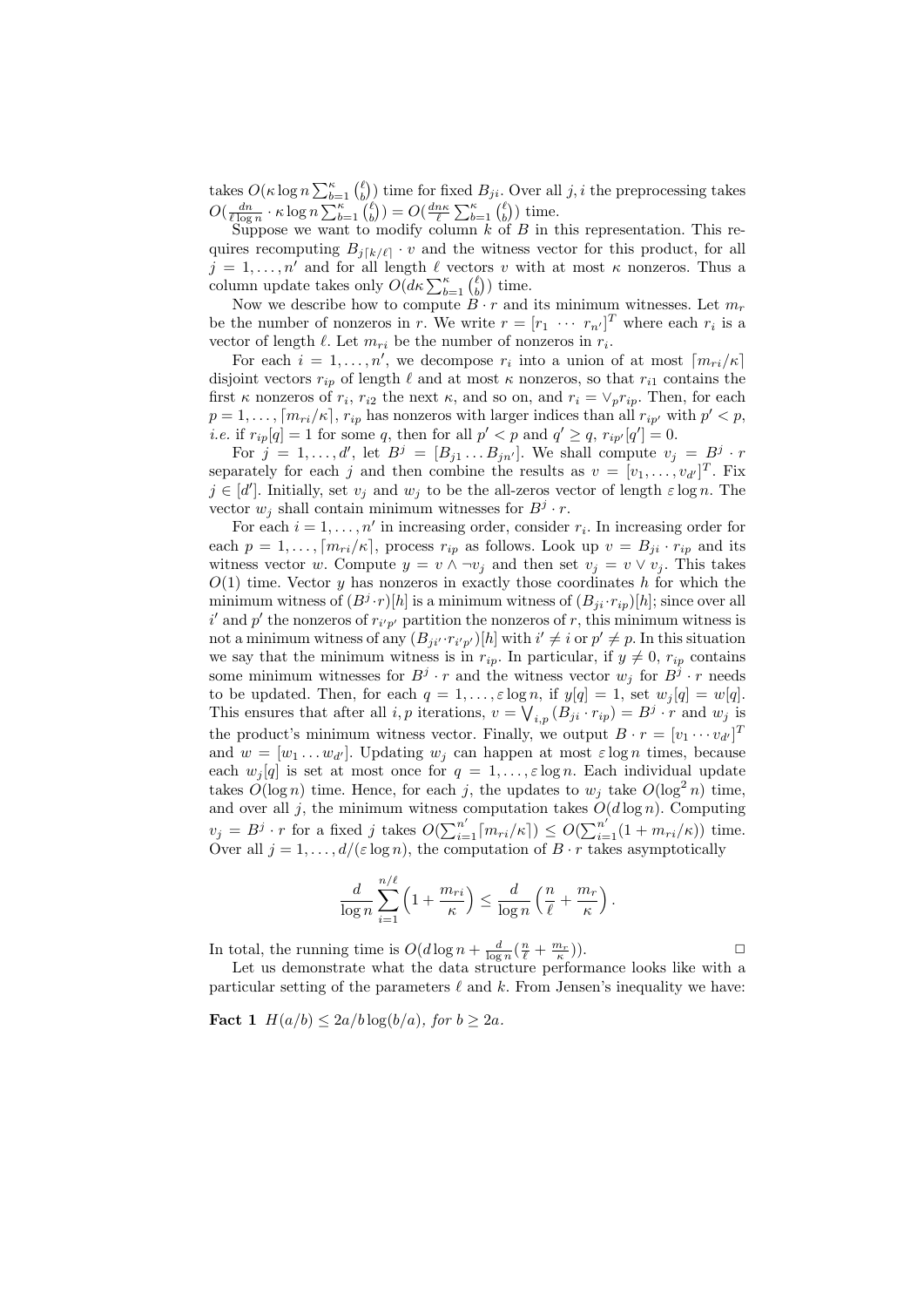**Corollary 1.** Given a parameter m and  $0 < \varepsilon < 1$ , any  $d \times n$  Boolean matrix A can be preprocessed in  $O(dn^{1+\epsilon})$  time, so that every subsequent computation of AB can be determined in  $O(de \log n + \frac{m d \log(n e/m)}{\log^2 n})$  time, for any  $n \times e$  Boolean matrix B with at most m nonzeros.

*Proof.* When  $m \ge \frac{en}{2}$ , the runtime in the theorem is  $\Omega(end/\log^2 n)$ , and can be achieved via Four Russians processing. If  $m \leq en^{1-\varepsilon}$  then  $\varepsilon \log n \leq \log \frac{en}{m}$  and running a standard sparse matrix multiplication with  $\log n$  bit operations in  $O(1)$ time achieves  $O(md/\log n) \leq O(md \frac{\log(en/m)}{\log^2 n})$  time. If  $en^{1-\varepsilon} < m < \frac{en}{2}$ , apply Theorem 1 with  $\ell = \varepsilon \frac{en}{m} \cdot (\log n) / \log(\frac{en}{m})$ , and  $\kappa = \varepsilon (\log n) / \log(\frac{en}{m}) \ge 1$ . Then by Fact 1 and  $m < \frac{en}{2}$ , we can show that  $\binom{\ell}{\kappa} \leq n^{\varepsilon}$ . Hence the preprocessing step takes  $O(dn^{1+\epsilon}m/(n\epsilon)) = O(dn^{1+\epsilon})$  time. Matrix-vector multiplication with a vector of  $m_i$  nonzeros takes  $O\left(d\log n + \frac{d}{\log n}\left(\frac{m\log(en/m)}{e\log n} + \frac{m_i\log(en/m)}{\log n}\right)\right)$  time. If  $m_i$  is the number of nonzeros in the *i*<sup>th</sup> column of B, as  $\sum_i m_i = m$ , the full matrix product  $A \cdot B$  can be done in  $O\left(de \log n + \frac{md \log(en/m)}{\log^2 n}\right)$ time.  $\Box$ 

It follows that Boolean matrix multiplication for  $n\times n$  matrices can be done in  $O(n^{2+\epsilon} + mn \log \frac{n^2}{m} / \log^2 n)$  time, provided that at least one of the matrices has only  $m$  nonzeros. We note that such a result could also be obtained by construing the sparse matrix as a bipartite graph, applying Feder-Motwani's graph compression to represent the sparse matrix as a product of two sparser matrices (plus a matrix with  $n^{2-\delta}$  nonzeros), then using an  $O(mn/\log n)$  Boolean matrix multiplication algorithm on the resulting matrices. However, given the complexity of this procedure (especially the graph compression, which is involved) we believe that our method is more practical. Theorem 1 also leads to two other new results almost immediately.

Minimum Witnesses for Matrix Multiplication. The minimum witness product of two  $n \times n$  Boolean matrices A and B is the  $n \times n$  matrix C defined as  $C[i][j] = \min_{k=1}^{n} \{k \mid A[i][k] \cdot B[k][j] = 1\}$ , for every  $i, j \in [n]$ . This product has applications to several graph algorithms. It has been used to compute all pairs least common ancestors in DAGs [12, 7], to find minimum weight triangles in node-weighted graphs [17], and to compute all pairs bottleneck paths in a node weighted graph [16]. The best known algorithm for the minimum witness product is by Czumaj, Kowaluk and Lingas [12, 7] and runs in  $O(n^{2.575})$  time. However, when one of the matrices has at most  $m = o(n^{1.575})$  nonzeros, nothing better than  $O(mn)$  was known (in terms of m) for combinatorially computing the minimum witness product. As an immediate corollary of Theorem 1, we obtain the first asymptotic improvement for sparse matrices: an algorithm with  $O(mn\log(n^2/m)/\log^2 n)$  running time.

**Corollary 2.** Given  $n \times n$  Boolean matrices A and B, where B has at most m nonzero entries, all pairs minimum witnesses of  $A \cdot B$  can be computed in  $O(n^2 + mn \log(n^2/m) / \log^2 n)$  time.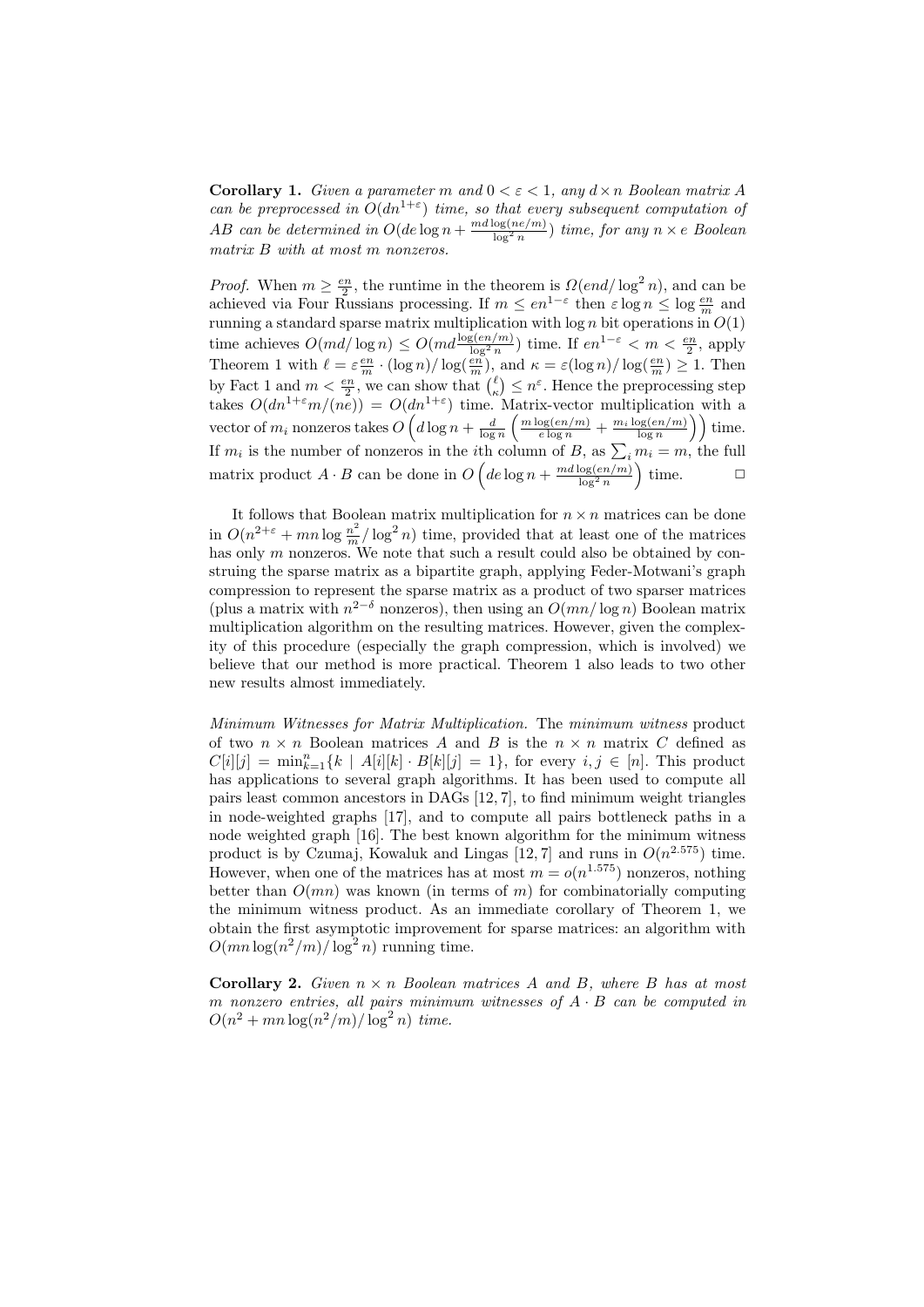Minimum Weighted Triangles. The problem of computing for all pairs of nodes in a node-weighted graph a triangle (if any) of minimum weight passing through both nodes can be reduced to finding minimum witnesses as follows ([17]). Sort the nodes in order of their weight in  $O(n \log n)$  time. Create the adjacency matrix A of the graph so that the rows and columns are in the sorted order of the vertices. Compute the minimum witness product  $C$  of  $A$ . Then, for every edge  $(i, j) \in G$ , the minimum weight triangle passing through i and j is  $(i, j, C[i][j])$ . From this reduction and Corollary 2 we obtain the following.

Corollary 3. Given a graph G with m edges and n nodes with arbitrary node weights, there is an algorithm which finds for all pairs of vertices  $i, j, a$  triangle of minimum weight sum going through  $i, j$  in  $O(n^2 + mn \log(\frac{n^2}{m})/\log^2 n)$  time.

#### 4 Transitive Closure

The transitive closure matrix of an n node graph G is the  $n \times n$  Boolean matrix A for which  $A[i][j] = 1$  if and only if node i is reachable from node j in G. In terms of  $n$ , the complexity of computing the transitive closure of an  $n$  node graph is equivalent to that of multiplying two Boolean  $n \times n$  matrices [1], thus the best known algorithm in terms of n is  $O(n^{\omega})$ . However, when the sparsity of  $G$  is taken into account, it is unclear how to use an algorithm for sparse matrix multiplication to solve transitive closure in the same runtime. While Feder and Motwani's [9] graph compression implies an  $O(mn \log(\frac{n^2}{m})/\log^2 n)$  algorithm for sparse matrix product, this result gives little insight on how to compute the transitive closure of a sparse graph—since the number of edges in the transitive closure is independent of  $m$  in general, maintaining a graph compression will not suffice. In contrast, the data structure of Theorem 1 is perfectly suited for use with a dynamic programming algorithm for transitive closure.

**Theorem 2.** Transitive closure can be computed in  $O(n^2 + mn \log(\frac{n^2}{m})/\log^2 n)$ time on graphs with n nodes and m edges.

*Proof.* We first compute the strongly connected components of G in  $O(m + n)$ time. We then contract them in linear time to obtain a DAG  $G'$ . Clearly, if we have the transitive closure matrix of  $G'$ , we can recover the transitive closure matrix of G with an extra  $O(n^2)$  additive overhead: for every edge  $(u, v)$  in the transitive closure graph of  $G'$ , go through all pairs of vertices  $(i, j)$  such that i is in  $u$  and  $j$  is in  $v$  and add 1 to the transitive closure matrix of  $G$ . Hence it suffices for us to compute the transitive closure of a DAG  $G'$ .

First, we topologically sort  $G'$  in  $O(m + n)$  time. Our transitive closure algorithm is based on a dynamic programming formulation of the problem given by Cheriyan and Mehlhorn [5], later also mentioned by Chan [3]. The algorithm proceeds in  $n$  iterations; after the  $k$ <sup>th</sup> iteration, we have computed the transitive closure of the last  $k$  nodes in the topological order. At every point, the current transitive closure is maintained in a Boolean matrix R, such that  $R[u][v] = 1$  iff u is reachable from v. Let  $R[\cdot][v]$  denote column v of R. Let p be the  $(k+1)$ st node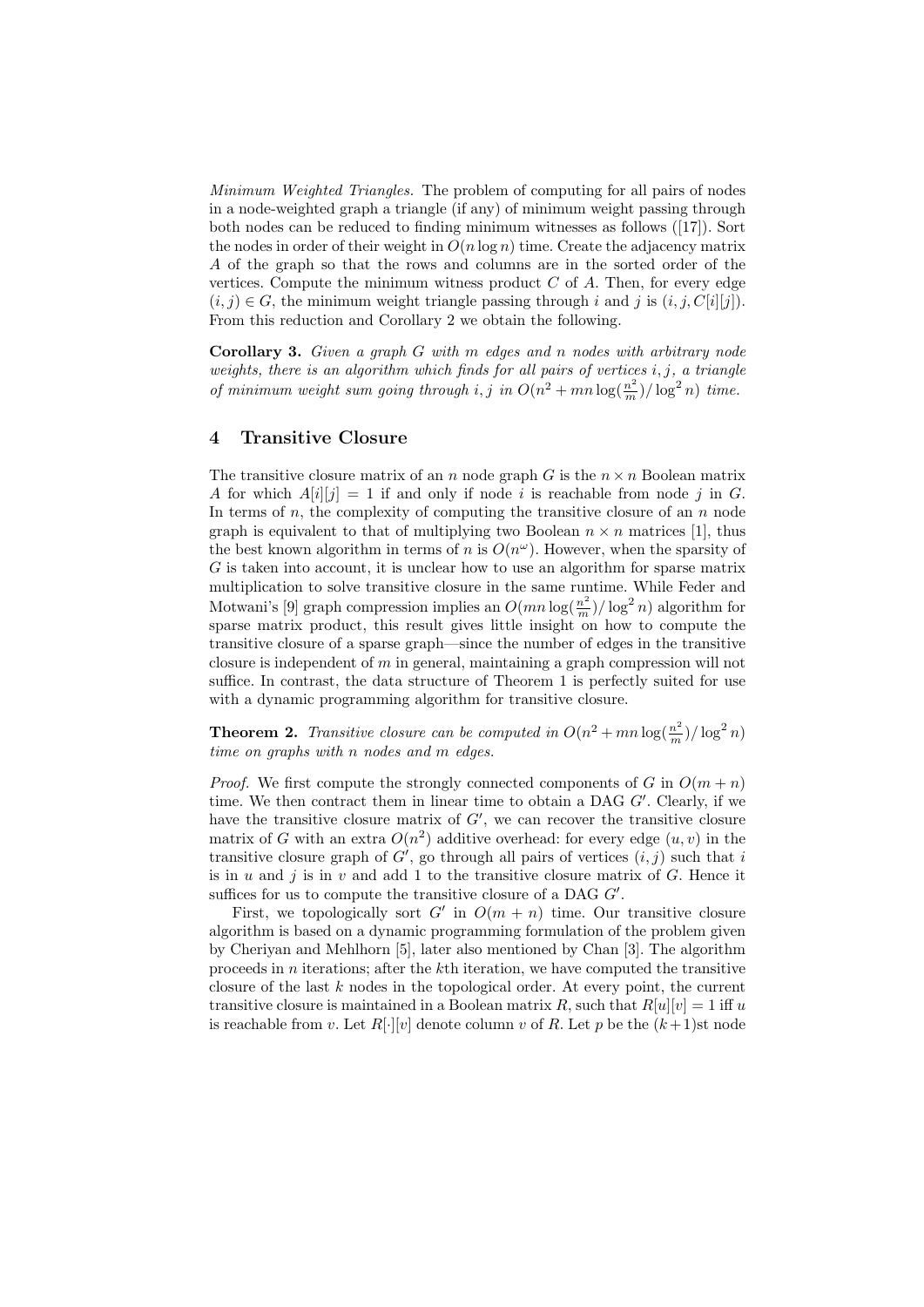in reverse topological order. We wish to compute  $R[\cdot][p]$ , given all the vectors  $R[\cdot][u]$  for nodes u after p in the topological order. To do this, we compute the componentwise OR of all vectors  $R[\cdot][u]$  for the neighbors u of p.

Suppose R is a matrix containing columns  $R[\cdot][u]$  for all u processed so far, and zeros otherwise. Let  $v_p$  be the *outgoing neighborhood* vector of p:  $v_p[u] = 1$ iff there is an arc from  $p$  to  $u$ . Construing  $v_p$  as a column vector, we want to compute  $R \cdot v_p$ . Since all outgoing neighbors of p are after p in the topological order, and we process nodes in reverse order, correctness follows.

We now show how to implement the algorithm using the data structure of Theorem 1. Let R be an  $n \times n$  matrix such that at the end of the algorithm R is the transitive closure of  $G'$ . We begin with R set to the all zero matrix. Let  $\kappa \geq 1$ , and  $\ell > \kappa$  be parameters to be set later. After  $O((n^2 \kappa/\ell) \sum_{b=1}^{\kappa} {\ell \choose b})$ preprocessing time, the data structure for R from Theorem 1 is complete.

Consider a fixed iteration  $k$ . Let  $p$  be the  $k$ th node in reverse topological order. As before,  $v_p$  is the neighborhood column vector of p, so that  $v_p$  has outdeg(p) nonzero entries. Let  $0 < \varepsilon < 1$  be a constant. We use the data structure to compute  $r_p = R \cdot v_p$  in  $O(n^{1+\epsilon} + n^2/(\ell \log n) + outdeg(p) \cdot n/(\kappa \log n))$  time. Then we set  $r_p[p] = 1$ , and  $R[\cdot][p] := r_p$ , by performing a column update on R in  $O(n\kappa \sum_{b=1}^{\kappa} {\binom{\ell}{b}})$  time. This completes iteration k. Since there are n iterations and since  $\sum_{p} outdeg(p) = m$ , the overall running time is asymptotic to

$$
\frac{n^2 \kappa}{\ell} \sum_{b=1}^{\kappa} {\ell \choose b} + n^{2+\epsilon} + \frac{n^3}{\ell \log n} + \frac{mn}{\kappa \log n} + n^2 \kappa \sum_{b=1}^{\kappa} {\ell \choose b}.
$$

If for some  $\varepsilon' > 0$ ,  $m \leq n^{2-\varepsilon'}$ , then we can ignore the  $O(n^{2+\varepsilon})$  preprocessing step and execute the original algorithm, in  $O(mn/\log n) \leq O(mn \log \frac{n^2}{m}/\log^2 n)$ time. Otherwise, we set  $\ell$  and  $\kappa$  to minimize the running time. Similar to Corollary 1, we set  $\frac{n^3}{\ell \log n} = \frac{mn}{\kappa \log n}$ , (implying  $\ell = \kappa n^2/m$ ), and  $n^{\varepsilon} = \sum_{b=1}^{\ell m/n^2} {\ell \choose b}$ . For  $m \leq n^2/2$ ,  $\sum_{b=1}^{m\ell/n^2} {l \choose b} = O(2^{\ell H(m/n^2)}) = O(2^{\ell \frac{m}{n^2} \log \frac{n^2}{m}})$ . Hence we want  $\ell \frac{m}{n^2} \log \frac{n^2}{m} = \log n^{\varepsilon}$ , and  $\ell = \varepsilon' \frac{n^2 \log n}{m \log(n^2/m)}, \ \kappa = \varepsilon' \frac{\log n}{\log(n^2/m)}$  for  $\varepsilon' < \varepsilon$  suffices. Since for all  $\varepsilon' > 0$ ,  $m \geq n^{2-\varepsilon'}$ , we can pick any  $\varepsilon' < \varepsilon$  and we will have  $\kappa \geq 1$ . For sufficiently small  $\varepsilon'$  the runtime is  $\Omega(n^{2+\varepsilon})$ , and the final runtime is  $O(n^2 + mn \log(n^2/m) / \log^2)$  $n$ ).

#### 5 APSP on Unweighted Undirected Graphs

Our data structure can also be applied to solve all pairs shortest paths (APSP) on unweighted undirected graphs, yielding the fastest algorithm for sparse graphs to date. Chan [4] gave two algorithms for this problem, which constituted the first major improvement over the  $O(mn\frac{\log(n^2/m)}{\log n} + n^2)$  obtained by Feder and Motwani's graph compression [9]. The first algorithm is deterministic running in  $O(n^2 \log n + mn/\log n)$  time, and the second one is Las Vegas running in  $O(n^2 \log^2 \log n / \log n + mn / \log n)$  time on the RAM. To prove the following Theorem 3, we implement Chan's first algorithm, along with some modifications.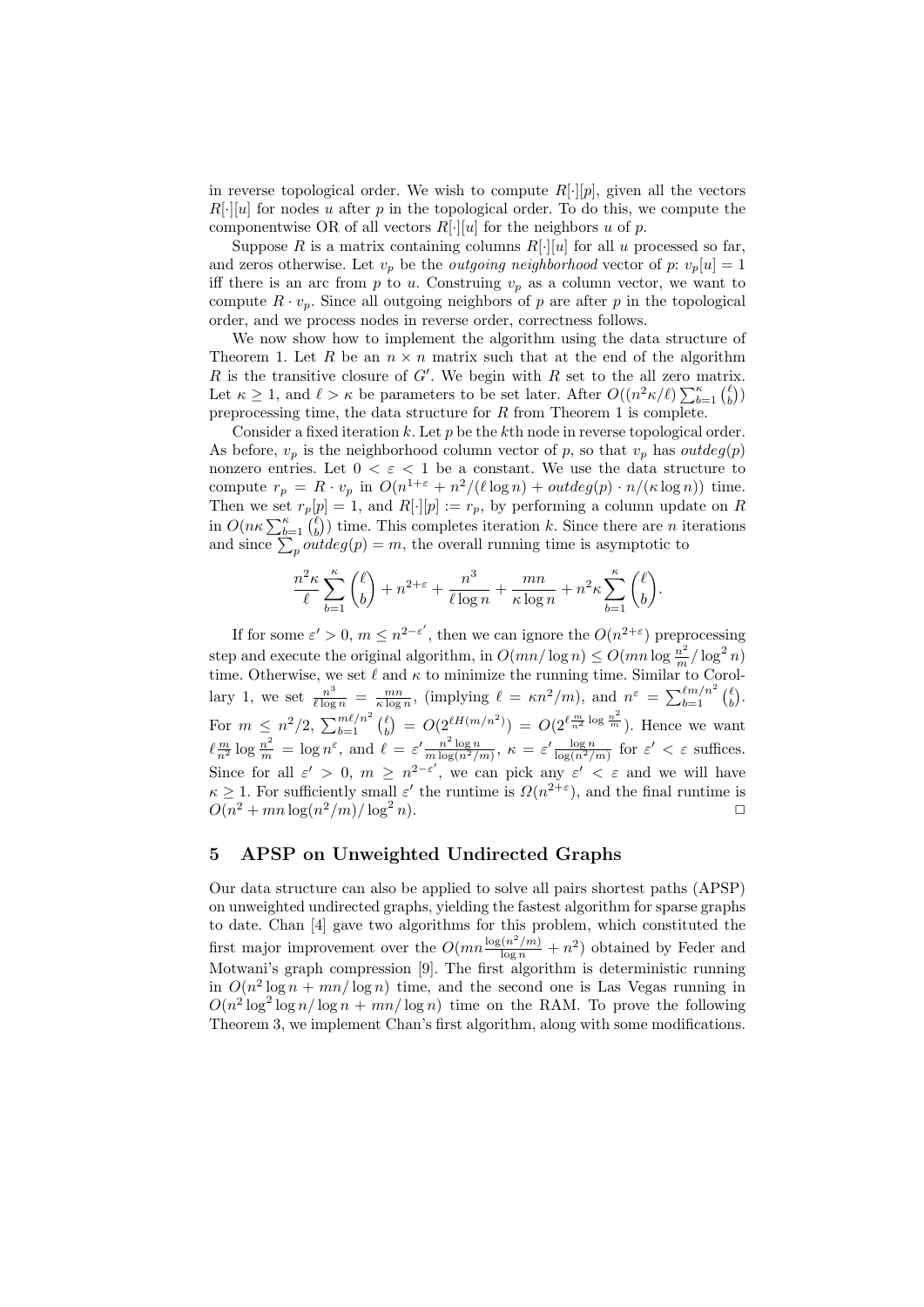Theorem 3. The All Pairs Shortest Paths problem in unweighted undirected graphs can be solved in  $O(n^{2+\varepsilon}+mn\log(n^2/m)/\log^2 n)$  time, for any  $\varepsilon > 0$ .

By running our algorithm when  $m = \Omega(n^{1+\varepsilon} \log^2 n)$  for some  $\varepsilon > 0$  and Chan's second algorithm otherwise, we obtain the following result.

Theorem 4. On the probabilistic RAM, the APSP problem on unweighted undirected graphs can be solved in  $O(n^2 \log^2 \log n / \log n + mn \log(n^2/m) / \log^2 n)$  time, with high probability.

To be able to prove Theorem 3, let us focus on a particular part of Chan's first algorithm that produces the bottleneck in its runtime. The algorithm contains a subprocedure  $P(d)$ , parameterized by an integer  $d < n$ . The input to  $P(d)$  is graph  $G = (V, E)$ , a collection of  $n/d$  vertices  $\{s_1, \ldots, s_{n/d}\}\)$ , and a collection of  $n/d$  disjoint vertex subsets  $\{S^1, \ldots, S^{n/d}\}\$ , such that  $\forall i \in [n/d]$ , every  $s \in S^i$ has distance at most 2 from  $s_i$ .  $P(d)$  outputs the  $\lfloor \bigcup_i S^i \rfloor \times n$  matrix D, such that for every  $s \in \bigcup_i S^i$  and  $v \in V$ ,  $D[s][v] = \delta_G(s, v)$ . Notice,  $|\bigcup_i S^i| \leq n$ . This procedure  $P(d)$  is significant for the following reason:

**Lemma 1 (Implicit in Chan [4]).** If  $P(d)$  can be implemented in  $O(T(P(d)))$ time, then APSP on unweighted undirected graphs is in  $O(T(P(d)) + n^2 \cdot d)$  time.

Setting  $d = n^{\varepsilon}$ , Theorem 3 is obtained from the following lemma.

**Lemma 2.**  $P(d)$  is implementable in  $O(n^{2+\varepsilon} + \frac{mn}{d} + \frac{mn \log(n^2/m)}{\log^2 n})$  $\frac{\log(n/m)}{\log^2 n}$ ) time,  $\forall \varepsilon > 0$ .

Proof. First, we modify Chan's original algorithm slightly. As in Chan's algorithm, we first do breadth-first search from every  $s_i$  in  $O(mn/d)$  time overall. When doing this, for each distance  $\ell = 0, \ldots, n - 1$ , we compute the sets  $A^i_\ell = \{v \in V \mid \delta_G(s_i, v) = \ell\}.$  Suppose that the rows (columns) of a matrix  $M$  are in one-to-one correspondence with the elements of some set  $U$ . Then, for every  $u \in U$ , let  $\bar{u}$  be the index of the row (column) of M corresponding to u.

Consider each  $(s_i, S^i)$  pair separately. Let  $k = |S^i|$ . For  $\ell = 0, \ldots, n - 1$ , let  $B_{\ell} = \bigcup_{j=\ell-2}^{\ell+2} A_{\ell}^{i}$ , where  $A_{j}^{i} = \{\}$  when  $j < 0$ , or  $j > n - 1$ .

The algorithm proceeds in n iterations. Each iteration  $\ell = 0, \ldots, n - 1$  produces a  $k \times |B_{\ell}|$  matrix  $D_{\ell}$ , and a  $k \times n$  matrix OLD (both Boolean), such that for all  $s \in S^i$ ,  $u \in B_\ell$  and  $v \in V$ ,

$$
D_{\ell}[\bar{s}][\bar{u}] = 1
$$
 iff  $\delta_G(s, u) = \ell$  and  $OLD[\bar{s}][\bar{v}] = 1$  iff  $\delta_G(s, v) \leq \ell$ .

At the end of the last iteration, the matrices  $D_\ell$  are combined in a  $k \times n$  matrix  $D^i$  such that  $D[\bar{s}][\bar{v}] = \ell$  iff  $\delta_G(s, v) = \ell$ , for every  $s \in S^i$ ,  $v \in V$ . At the end of the algorithm, the matrices  $D^i$  are concatenated to create the output D.

In iteration 0, create a  $k \times |B_0|$  matrix  $D_0$ , so that for every  $s \in S^i$ ,  $D_0[\bar{s}][\bar{s}] =$ 1, and all 0 otherwise. Let OLD be the  $k \times n$  matrix with  $OLD[\bar{s}][\bar{v}] = 1$  iff  $v = s$ .

Consider a fixed iteration  $\ell$ . We use the output  $(D_{\ell-1}, \text{OLD})$  of iteration  $\ell-1$ . Create a  $|B_{\ell-1}| \times |B_{\ell}|$  matrix  $N_{\ell}$ , such that  $\forall u \in B_{\ell-1}, v \in B_{\ell}$ ,  $N_{\ell}[\bar{u}][\bar{v}] = 1$  iff v is a neighbor of u. Let  $N_\ell$  have  $m_\ell$  nonzeros. If there are  $b_\ell$  edges going out of  $B_{\ell}$ , one can create  $N_{\ell}$  in  $O(b_{\ell})$  time: Reuse an  $n \times n$  zero matrix N, so that  $N_{\ell}$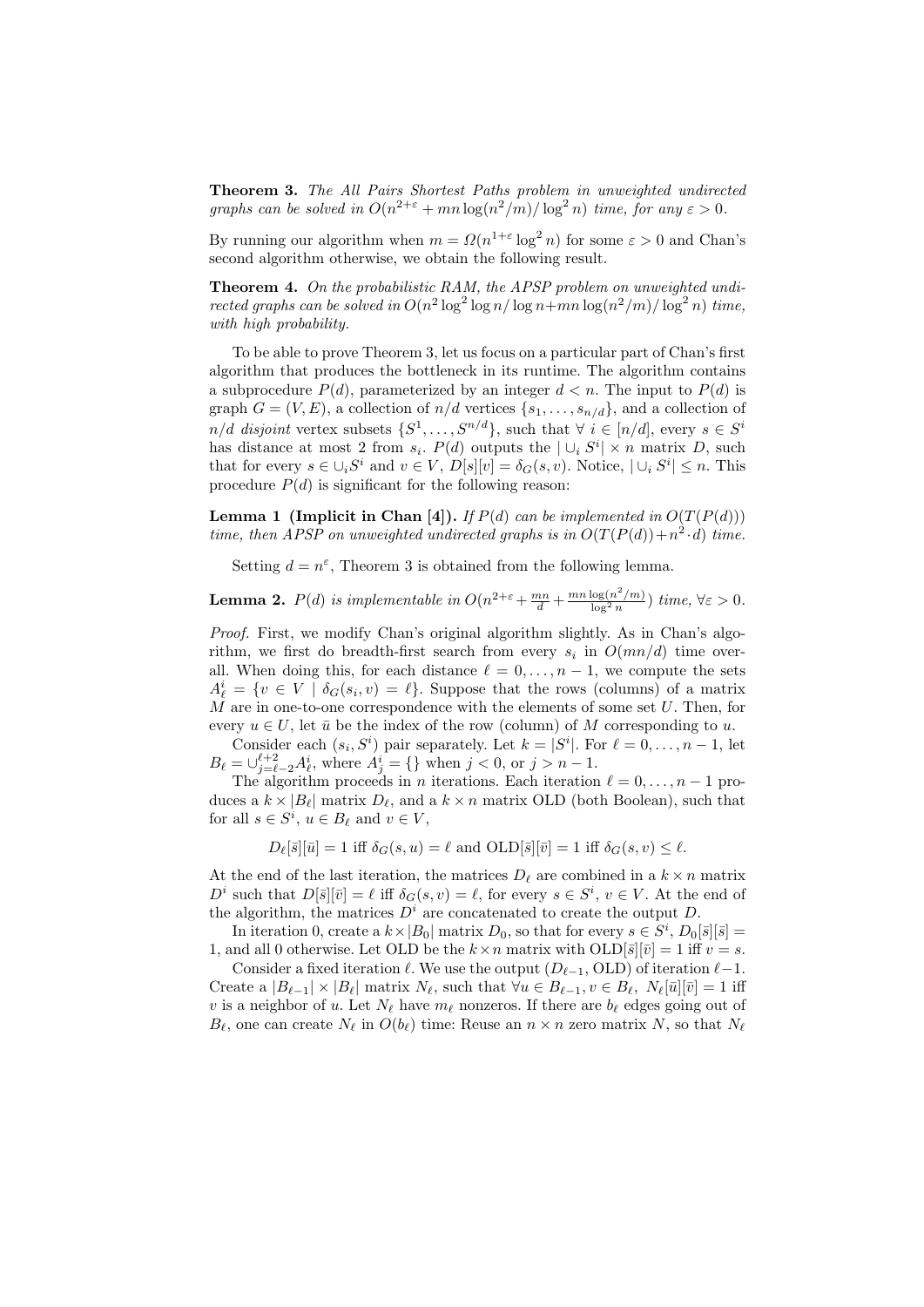will begin at the top left corner. For each  $v \in B_\ell$  and edge  $(v, u)$ , if  $u \in B_{\ell-1}$ , add 1 to  $N[\bar{u}][\bar{v}]$ . When iteration  $\ell$  ends, zero out each  $N[\bar{u}][\bar{v}]$ .

Multiply  $D_{\ell-1}$  by  $N_{\ell}$  in  $O(k \cdot |B_{\ell-1}|^{1+\epsilon} + m_{\ell} k \log(\frac{n^2}{m}) / \log^2 n)$  time (applying Corollary 1). This gives a  $k \times |B_{\ell}|$  matrix A such that for all  $s \in S^i$  and  $v \in$  $B_\ell$ ,  $A[\bar{s}][\bar{v}] = 1$  iff there is a length- $\ell$  path between s and v. Compute  $D_\ell$  by replacing  $A[\bar{s}][\bar{v}]$  by 0 iff  $OLD[\bar{s}][\bar{v}] = 1$ , for each  $s \in S^i, v \in B_\ell$ . If  $D_\ell[\bar{s}][\bar{v}] = 1$ , set  $OLD[\bar{s}][\bar{v}] = 1$ .

Computing the distances from all  $s \in S^i$  to all  $v \in V$  can be done in  $O(m +$  $\sum_{\ell=1}^{n-1} (k \cdot |B_{\ell-1}|^{1+\epsilon} + m_{\ell} k \log(n^2/m) / \log^2 n + b_{\ell})$  time. However, since every node appears in at most  $O(1)$  sets  $B_{\ell}$ ,  $\sum_{\ell=0}^{n-1} |B_{\ell}| \leq O(n)$ ,  $\sum_{\ell} \sum_{\ell}$ <br> $\sum_{\ell} m_{\ell} \leq O(m)$ . The runtime becomes  $O(kn^{1+\varepsilon} + mk \log(n^2))$  $b_{\ell} \leq O(m)$  and  $\ell m_\ell \leq O(m)$ . The runtime becomes  $\overline{O(kn^{1+\varepsilon}+mk\log(n^2/m)/\log^2 n + m)}$ . When we sum up the runtimes for each  $(s_i, S^i)$  pair, since the sets  $S^i$  are disjoint, we obtain asymptotically

$$
\sum_{i=1}^{n/d} \left( m + |S^i| \cdot \left( n^{1+\varepsilon} + \frac{m \log(n^2/m)}{\log^2 n} \right) \right) = \frac{mn}{d} + n^{2+\varepsilon} + \frac{mn \log(n^2/m)}{\log^2 n}.
$$

As the data structure returns witnesses, we can also return predecessors.  $\Box$ 

### 6 All Pairs Least Common Ancestors in a DAG

To our knowledge, the best algorithm in terms of  $m$  and  $n$  for finding all pairs least common ancestors (LCAs) in a DAG, is a dynamic programming algorithm by Czumaj, Kowaluk and Lingas [12, 7] which runs in  $O(mn)$  time. We improve the runtime of this algorithm to  $O(mn \log(n^2/m)/\log n)$  using the following generalization of Theorem 1, the proof of which is omitted. Below, for an  $n \times n$ real matrix B and  $n \times 1$  Boolean vector r,  $B \odot r$  is the vector c with  $c[i] =$  $\max_{k=1,\ldots,n}(A[i][k] \cdot r[k])$  for each  $i \in [n]$ . This product clearly generalizes the Boolean matrix-vector product.

**Theorem 5.** Let B be a  $d \times n$  matrix with β-bit entries. Let  $0 < \varepsilon < 1$  be constant, and let  $\kappa \geq 1$  and  $\ell > \kappa$  be integer parameters. Then one can create a data structure with  $O(\frac{dn\kappa}{\ell}\cdot\lceil\frac{\beta}{\log n}\rceil\cdot\sum_{b=1}^{\kappa} {\ell \choose b})$  preprocessing time so that the following operations are supported on a pointer machine:

- given any  $n \times 1$  binary vector r, output  $B \odot r$  in  $O(dn^{\epsilon} + \frac{d\beta}{\log n} \left( \frac{n}{\ell} + \frac{m_r}{\kappa} \right))$ time, where  $m_r$  is the number of nonzeros in r;
- replace any column of B by a new column in  $O(d\kappa \lceil \frac{\beta}{\log n} \rceil \sum_{b=1}^{\kappa} {\ell \choose b})$  time.

Due to space limitations, the proof of the following is also omitted.

Theorem 6. The all pairs least common ancestors problem on n node and m edge DAGs can be solved in  $O(mn \log(n^2/m) / \log n)$  time.